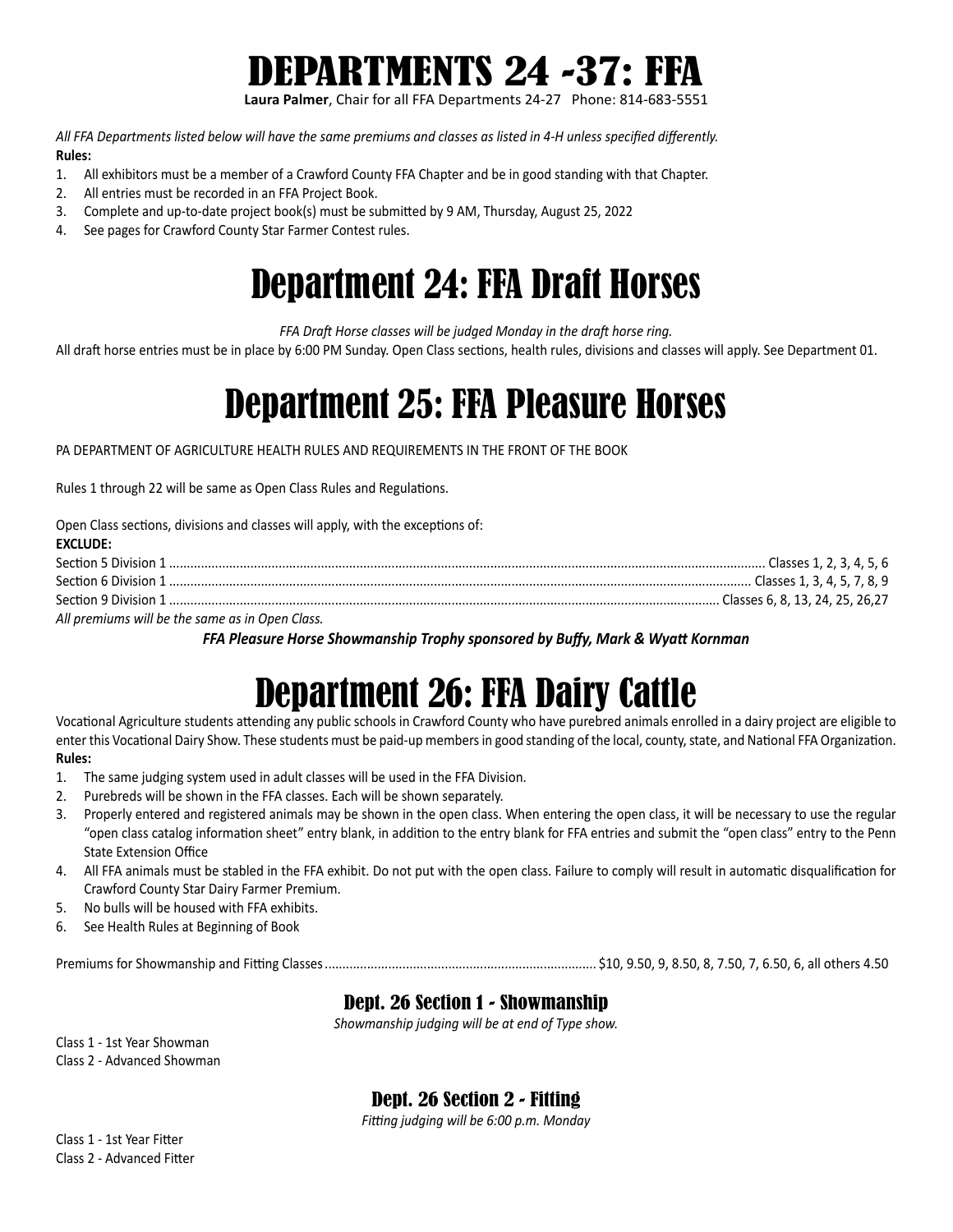### Dept. 26 Section 3 - Type

Each breed will be judged separately for type.

| 1. Ayrshire | 2. Brown Swiss       | 3. Guernsey    | 4. Holstein |
|-------------|----------------------|----------------|-------------|
| 5. Jersey   | 6. Milking Shorthorn | 7. Red & White | 8. Lineback |

#### **Classes:**

| 2.  |  |
|-----|--|
| 3.  |  |
| 4.  |  |
| 5.  |  |
| 6.  |  |
| 7.  |  |
| 8.  |  |
| 9.  |  |
| 10. |  |
| 11. |  |
| 12. |  |
| 13. |  |
| 14. |  |
| 15. |  |
| 16. |  |
| 17. |  |
| 18. |  |
| 19. |  |
| 20. |  |
| 21. |  |
| 22. |  |
| 23. |  |
|     |  |
|     |  |

\* Senior Yearlings that have freshened must show in the 2 year old class. \*

### **Special Prizes:**

- 1. Special award to the first year Crawford County FFA Chapter Dairy member who demonstrate the highest aptitude for fitting his dairy animal (regardless of breed).
- 2. Special award to the first year Crawford County FFA Chapter member who demonstrates the highest aptitude of showing his dairy animal (regardless of breed).
- 3. Special award to the Crawford County FFA member who is in his second or more years of Vocational Agriculture training and demonstrates the highest aptitude for showing his dairy animals (regardless of breed).
- 4. Special award to the Crawford County FFA member who is in his second or more years of Vocational Agriculture training and demonstrates the highest aptitude for showing his dairy animals (regardless of breed).

### Dept 26 Section 4 - Crawford County Star Farmer Contest

#### **A. Rules and Regulations**

- 1. Any member aged 13 to 21, in a Crawford County FFA Chapter is eligible to enter the contest. These members must be paid-up members in good standing of the local, county, state, and National Future Farmers of America Organization.
- 2. Each contestant must submit a State Approved Farming Program Record book and records completed by Monday, August 22, 2022. Record book must be turned in to the Chairperson by 10:00 a.m. Thursday, of Fair Week.
- 3. All entries must be owned and registered in the FFA member's name or the name of his FFA Chapter prior to July 1.

### **B. The contest will be judged on the following basis:**

1. Project Record Book is 50 points. Must be complete, neat, accurate, up-to-date, and exhibited at the Fair. EXCELLENT: 45-50 FAIR: 25-35 GOOD PLUS: 40-45 GOOD: 35-40 POOR: 0-25

NOTE: B-2 through B-6 applies only to Star Dairy Farmer

2. Good Housekeeping and Conduct of FFA member are 25 points. To be based on how well each contestant keeps his animal's stall and surroundings. Also, on the manner in which he conducts himself during the entire show. Points to be determined on the following scale: -5 -4 -3 -2 -1 0 +1 +2 +3 +4 +5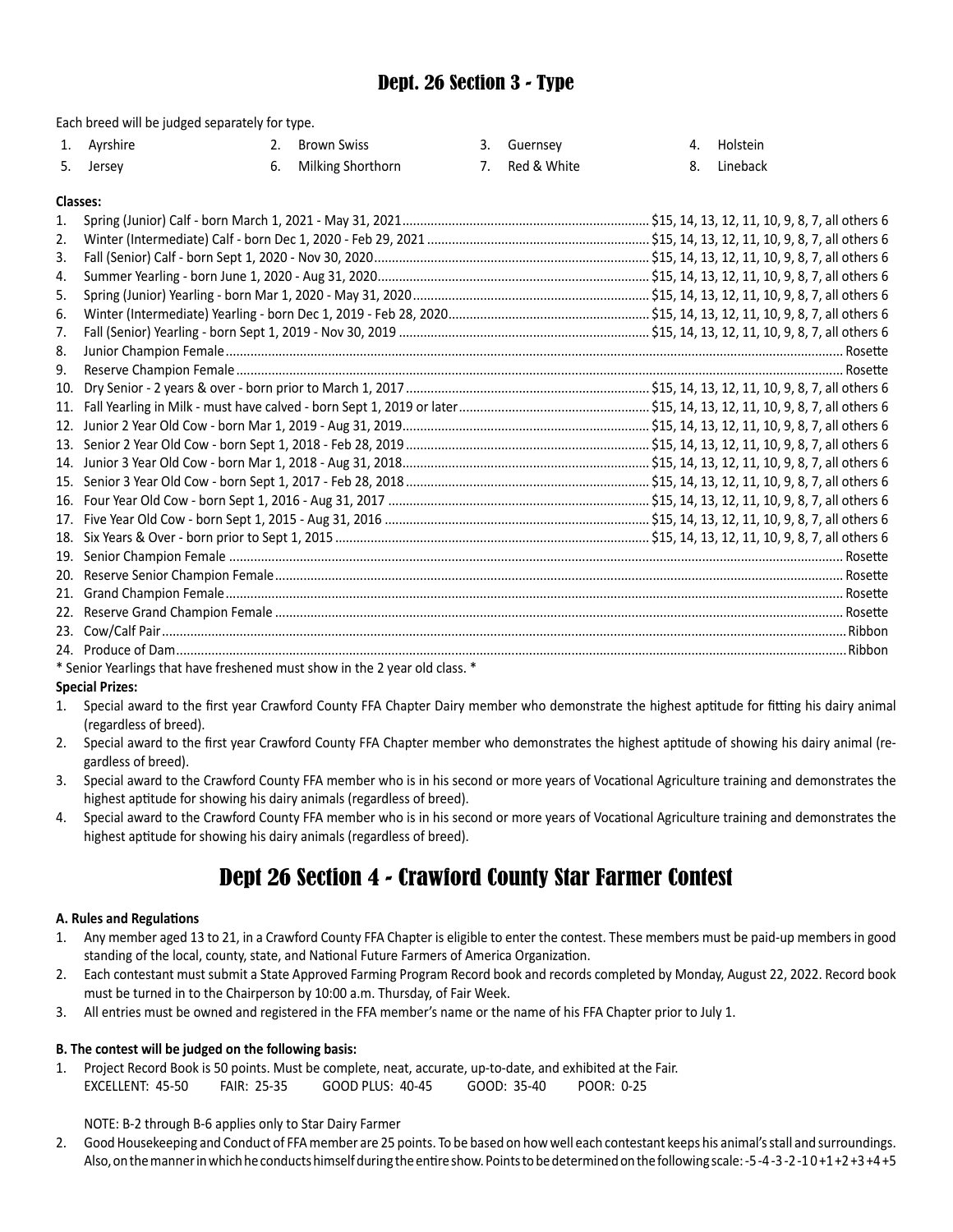#### **All Housekeeping plaques sponsored by: Bush Insurance Group**

- 3. Showmanship. To be scored while the FFA member is showing their animal in the Vocational Division. Points to be determined on the following scale:-5 -4 -3 -2 -1 0 +1+2 +3 +4 +5
- 4. The total of the score for all animals will be the grand total. This could be a minus score.
- 5. Dairy Fitting Two classes: First year FFA and advanced FFA Fitting Contest. One animal, unclipped for this contest, must be provided by the exhibitor. A holder may be used for this contest. Exhibitor must supply equipment. ALL STAR DAIRY FARMER CONTESTANTS MUST PARTICIPATE. All of the head and tail will be clipped, as well as half of the body in this contest. When contest is over, the rest of the animal may be clipped for show. Both best animal First Year and best animal Advanced will receive trophies. Points to be determined on the following scale: -5 -4 -3 -2 -1  $0 + 1 + 2 + 3 + 4 + 5$
- 6. Type and Conformation: Score for Dairy Animals to be determined by placing of the official Judge of the Vocational Division for each animal entered in the Vocational Division.

### **Showmanship Trophies sponsored by: Orange Star Leasing**

Judging for all other Star Farmer Contest will be as follows: Rules A-1, 2, and 3, and B-1 and 3 will apply, except where Housekeeping is not applicable, in addition to the following.

1. The point system used for Type, Fitting, Showmanship and Group Classes will be as follows:

Blue Ribbons - 15 points; Red Ribbons - 14 points; White Ribbons - 13 points etc., up to 15 points

- 2. Points from #1. will be added together and divided by the number of events this total represents. This figure will then be multiplied by 3.
- 3. Project Book Score. No Star Farmer premiums will be paid if Project Book is not submitted by 10:00 AM, Thursday of Fair Week.

### **Star Farmer Award given by Crawford County FFA. All prize money contingent on funding.**

| Plague |
|--------|

## Department 27: FFA Beef

- 1. When on exhibition in the ring, each animal must be under halter and in charge of the owner or owner's representative.
- 2. Entries must be recorded in an FFA Project Book.

### Dept 27 Section 1 - FFA Beef Breeding Project

Classification and premiums listed are to apply to each of these breeds:

|    | 1. Angus     | Hereford           | 3. | Salers                |  |
|----|--------------|--------------------|----|-----------------------|--|
|    | 4. Simmental | 5. Others by Breed |    | 6. Commercial Classes |  |
|    |              |                    |    |                       |  |
|    |              |                    |    |                       |  |
|    |              |                    |    |                       |  |
|    |              |                    |    |                       |  |
| 5. |              |                    |    |                       |  |
|    |              |                    |    |                       |  |
| 7. |              |                    |    |                       |  |
| 8. |              |                    |    |                       |  |
|    |              |                    |    |                       |  |
|    |              |                    |    |                       |  |
|    |              |                    |    |                       |  |
|    |              |                    |    |                       |  |
|    |              |                    |    |                       |  |

**FFA Beef Fitting & Showmanship - Monday at 11 AM** - Exhibitor should fit half of the body, all of the head and tail during the contest. **FFA Beef Breeding Show** will be next, followed by Feeder Steers below 900 pounds.

### Dept 27 Section 2 - FFA Feeding

The Feeders will not be judged separately by breeds. The Chairperson will announce the designated time those steers below 900 pounds will be shown in the feeder class.

#### **Classes:**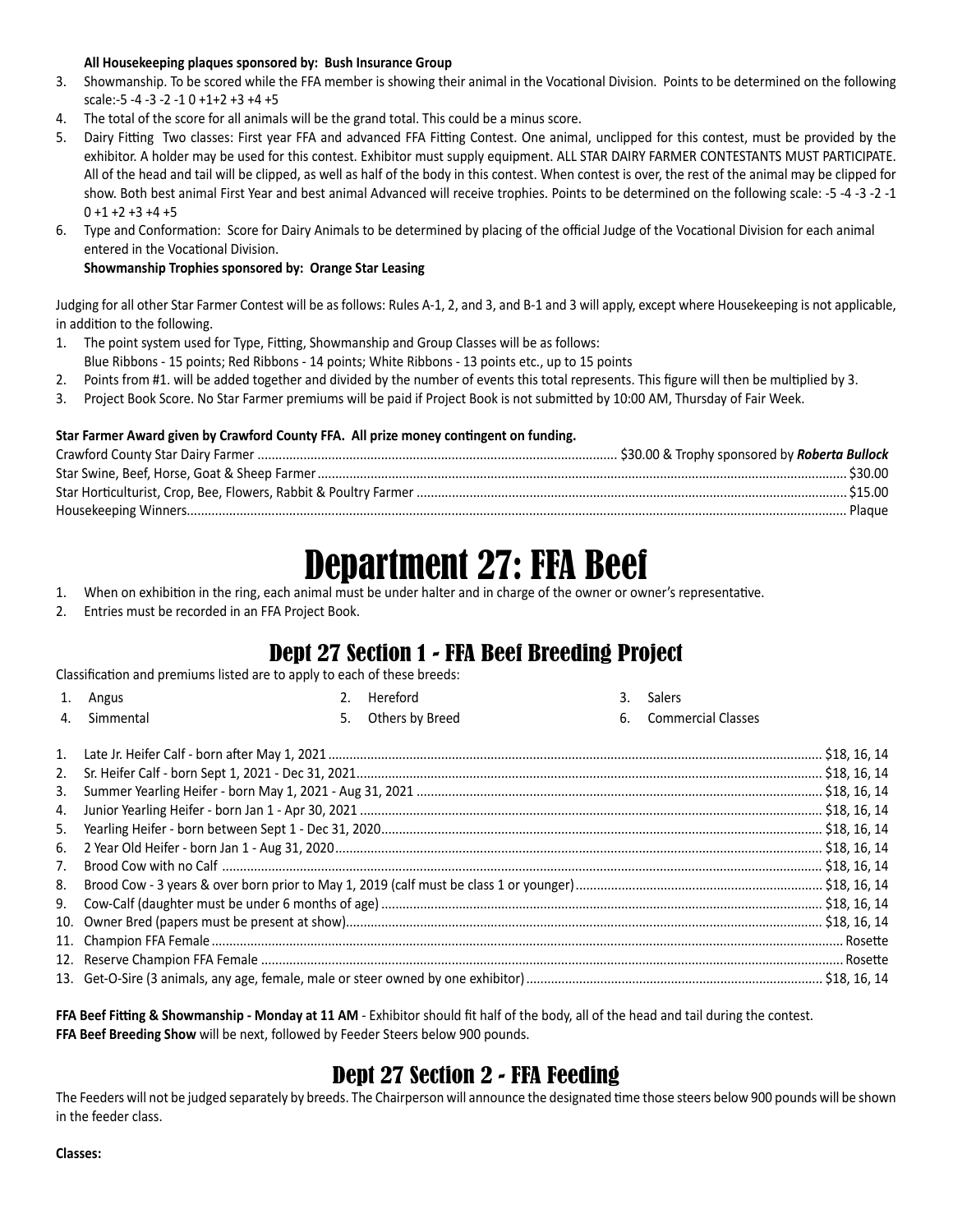### Dept 27 Section 3 - FFA Market Steers

As per Department 6 - Open Beef, there will be no ear tags other than an RFID tag or metal identification tag from veterinarian allowed in any cattle's ears shown in a market class. All farm tags must be removed before weigh in at the Fair.

The steers will not be judged separately by breeds. The Chairperson will announce the designated time those steers below 900 pounds will be shown in the feeder class. Steer classes - over 900 pounds, divided by weight................................................................................................................................... \$18, 17.25, 17

### Dept 27 Section 4 - FFA Showmanship & Fitting

For all species EXCEPT dairy. (Beef, Swine, Goats, Sheep & Horses)

Entries for the showmanship and fitting will be devided as equally as possible into 4 levels of experience.

Either a breeding animal or a market animal may be shown in these classes. 1. Junior FFA Fitting ............................................................................................................. \$9, 8.25, 8, 7.75, 7.50, 7.25, 7, 6.75, 6.50, all others 6.25 2. Junior FFA Showmanship................................................................................................. \$9, 8.25, 8, 7.75, 7.50, 7.25, 7, 6.75, 6.50, all others 6.25 3. Intermediate FFA Fitting .................................................................................................. \$9, 8.25, 8, 7.75, 7.50, 7.25, 7, 6.75, 6.50, all others 6.25 4. Intermediate FFA Showmanship...................................................................................... \$9, 8.25, 8, 7.75, 7.50, 7.25, 7, 6.75, 6.50, all others 6.25 5. High Intermediate FFA Fitting.......................................................................................... \$9, 8.25, 8, 7.75, 7.50, 7.25, 7, 6.75, 6.50, all others 6.25 6. High Intermediate FFA Showmanship ............................................................................. \$9, 8.25, 8, 7.75, 7.50, 7.25, 7, 6.75, 6.50, all others 6.25 7. Senior FFA Fitting............................................................................................................. \$9, 8.25, 8, 7.75, 7.50, 7.25, 7, 6.75, 6.50, all others 6.25 8. Senior FFA Showmanship ................................................................................................ \$9, 8.25, 8, 7.75, 7.50, 7.25, 7, 6.75, 6.50, all others 6.25 9. Champion FFA Fitter...................................................................................................................................................................................... Rosette 10. Champion FFA Showmanship ........................................................................................................................................................................ Rosette

### *Sponsors*

| Beef Showmans<br>Justin. Missy. Evan. & Ella Grimm |  |
|----------------------------------------------------|--|
| <b>Star Farmer Trophy</b>                          |  |

*Showmanship & Fitting Points added on to determine the Star Beef Farmer.*

## Department 28: FFA Sheep

Entries for the showmanship and fitting classes will be divided as equally as possible into four levels of experience. Premiums the same as 4-H............................................................................................................................................................ \$12.25, 11, 10, 9, 7.75

*Star Farmer Trophy sponsored by: George & Christine Greig*

### *Sheep Showmanship Sponsor: Linesville Veterinary Service*

# Department 29: FFA Swine

#### Premiums - FFA Breeding ........................................................................................................................................................ \$10, 8.75, 7.75, 6.50, 5.50

Showmanship and Fitting contest will be at 1 PM on Tuesday, followed by Swine Type Judging. Premiums will be the same as 4-H. Entries for the showmanship and fitting classes will be divided as equally as possible into four levels of experiences for FFA Swine

## Department 30: FFA Dairy Goats

Premiums will be the same as 4-H. Boer Goat Class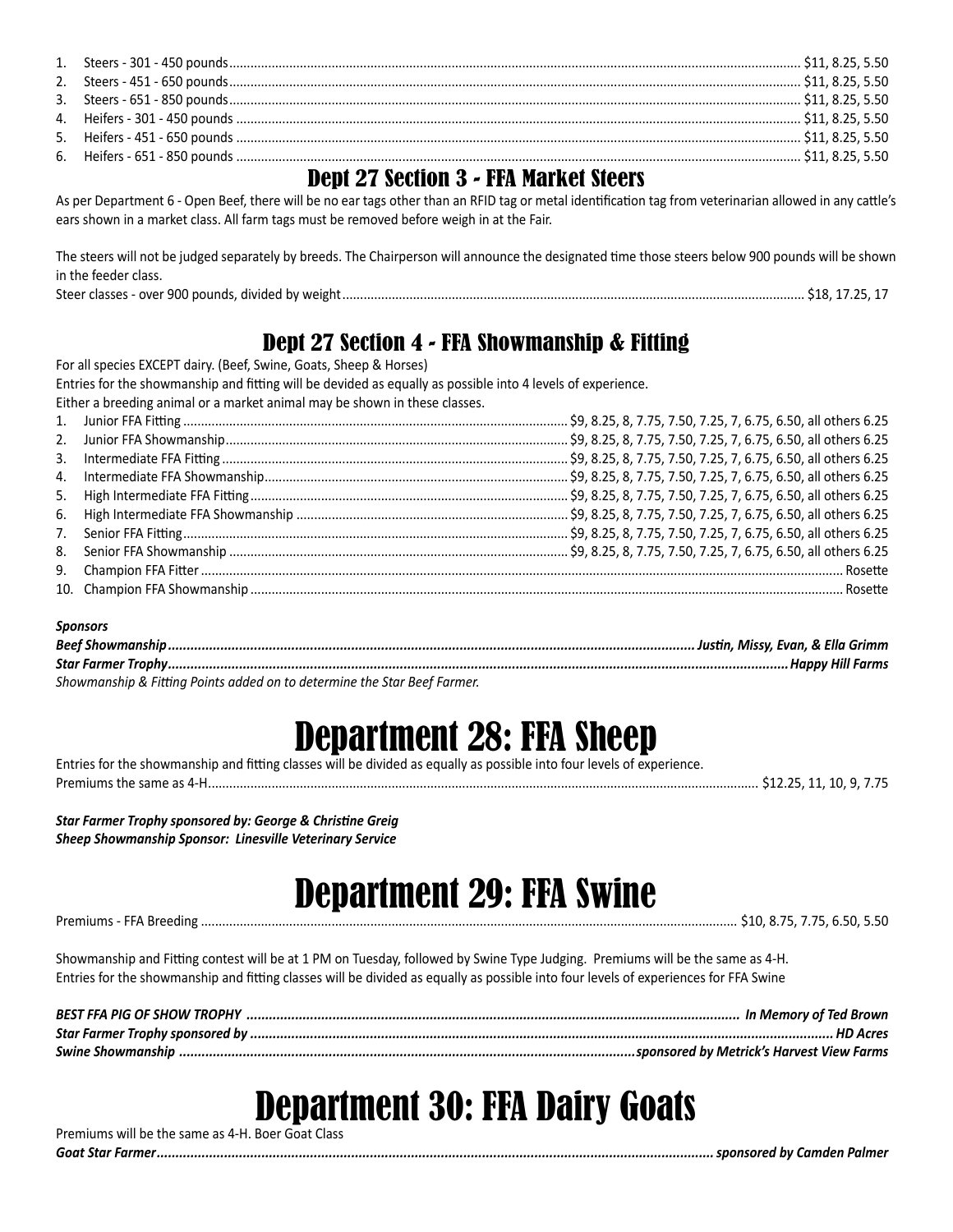## Department 31: FFA Poultry

Premiums will be the same as 4-H.

## Department 32: FFA Rabbits

| <b>Section 8</b><br>Cavy Breeds:  |                                                        |          |           |          |
|-----------------------------------|--------------------------------------------------------|----------|-----------|----------|
|                                   | 1. Abyssinian 2. American 3. Peruvian                  |          | 4. Silkie | 5. Other |
|                                   | Champion and Reserve Champion Cavy receive ribbon      |          |           |          |
| Colors:                           |                                                        |          |           |          |
| 1. Broken                         | 2. Red                                                 | 3. White | 4. Other  |          |
|                                   | See Department 12 for Rules, Classes and Breed numbers |          |           |          |
| Premiums will be the same as 4-H. |                                                        |          |           |          |
| <b>Classes:</b>                   |                                                        |          |           |          |
|                                   |                                                        |          |           |          |
|                                   |                                                        |          |           |          |
|                                   |                                                        |          |           |          |
|                                   |                                                        |          |           |          |
|                                   |                                                        |          |           |          |
|                                   | Rabbit Star Farmer sponsored by Chad & Stacy Bilich    |          |           |          |

**Section 50 - Meat Pen Market Class**

## Department 33: FFA Vegetable & Fruit

To be eligible for premiums, exhibitors must be a paid-up member in good standing of a Crawford County FFA Chapter and must present one of the two required Project Books. Project Books must be turned in to the Chair before 10 AM on Thursday of Fair Week. Entries will be received from 8:00 AM to 11:00 AM Saturday only. All entries must be in place by 11 AM on Saturday, August 20, 2022 .

Exhibitors will enter only those vegetables and/or fruits grown by the exhibitor.

To be eligible for a Star Farmer Award, exhibitors must enter at least five (5) vegetables and five (5) fruits or a combination of five (5) vegetables and fruits.

Premiums .................................................................................................................................................................................. \$2.75, 2.50, 2.25, 2, 1.75

### Dept 33 Section 1

The same general rules, classes and numbers listed for open Vegetables and Fruit Department 39 will apply. However, entries must be marked Department 33.

### Dept 33 Section 2

The same general rules, classes and numbers listed for open Vegetables and Fruit Department 39 will apply. However, entries must be marked Department 33.

*Star Farmer Trophy sponsored by Orange Star Leasing*

## Department 34: FFA Hay & Grain

The same general rules, classes and numbers listed for Department 38 - Open Hay & Grain will apply. However, entries must be marked Department 34.

*Star Farmer Trophy sponsored by Vorisek's Backyard Bee Farm*

## Department 35: FFA Floral Exhibits

The same general rules, classes and numbers listed for Department 41 - Open Floral will apply. However, entries must be marked Department 35. *Star Farmer Trophy sponsored by Vorisek's Backyard Bee Farm*